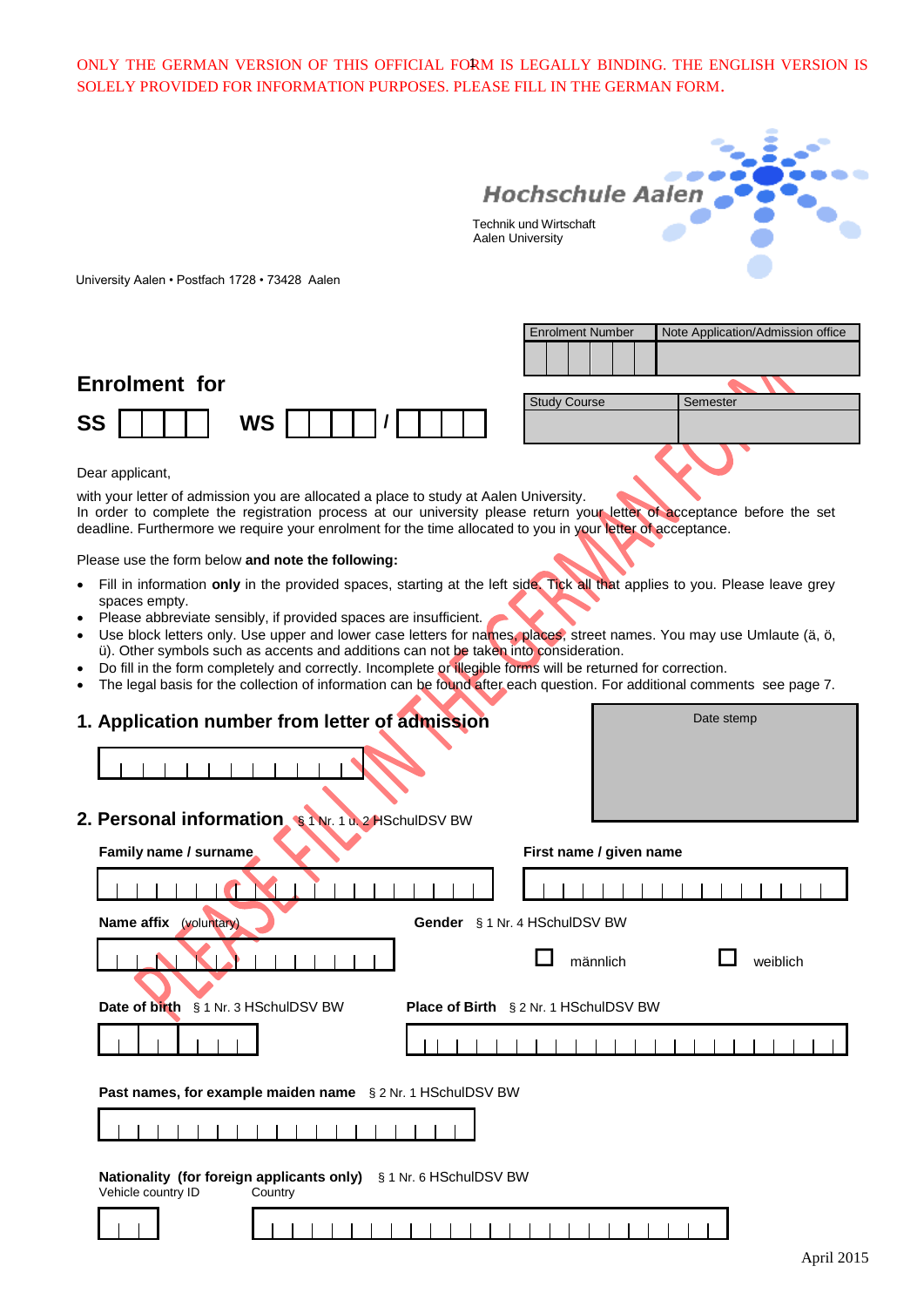# ONLY THE GERMAN VERSION OF THIS OFFICIAL FORM IS LEGALLY BINDING. THE ENGLISH VERSION IS 2 SOLELY PROVIDED FOR INFORMATION PURPOSES. PLEASE FILL IN THE GERMAN FORM.

# **3. Home address** § 1 Nr. 5 HSchulDSV BW

| <b>Street address</b>                     |                                                                                                  |
|-------------------------------------------|--------------------------------------------------------------------------------------------------|
|                                           |                                                                                                  |
| <b>Postal code</b>                        | <b>City</b>                                                                                      |
|                                           |                                                                                                  |
| Addition (c/o for example, with family )  |                                                                                                  |
|                                           |                                                                                                  |
| <b>Telefon</b>                            | Fax optional                                                                                     |
|                                           |                                                                                                  |
| E-Mail                                    |                                                                                                  |
|                                           |                                                                                                  |
|                                           |                                                                                                  |
|                                           | 4. Postal address during the semester (if different form home address)<br>§ 1 Nr. 5 HSchulDSV BW |
| <b>Street address</b>                     |                                                                                                  |
|                                           |                                                                                                  |
| Postal code                               | <b>City</b>                                                                                      |
|                                           |                                                                                                  |
| Addition (c/o for example, with familiy ) |                                                                                                  |
|                                           |                                                                                                  |
| Telephone optional                        | Fax optional                                                                                     |
|                                           |                                                                                                  |
| E-Mail optional                           |                                                                                                  |
|                                           |                                                                                                  |
|                                           |                                                                                                  |
|                                           | At which address would you like to receive your correspondence                                   |
| Home address                              | $\mathbf{L}$<br>Postal address during the semester                                               |

## **5. Form of studies** § 2 Nr. 2 HSchulDSV BW

Is this your  $\Box$  first study program

second study program (only if you have already completed a study program) graduate / postgraduate / Master' study program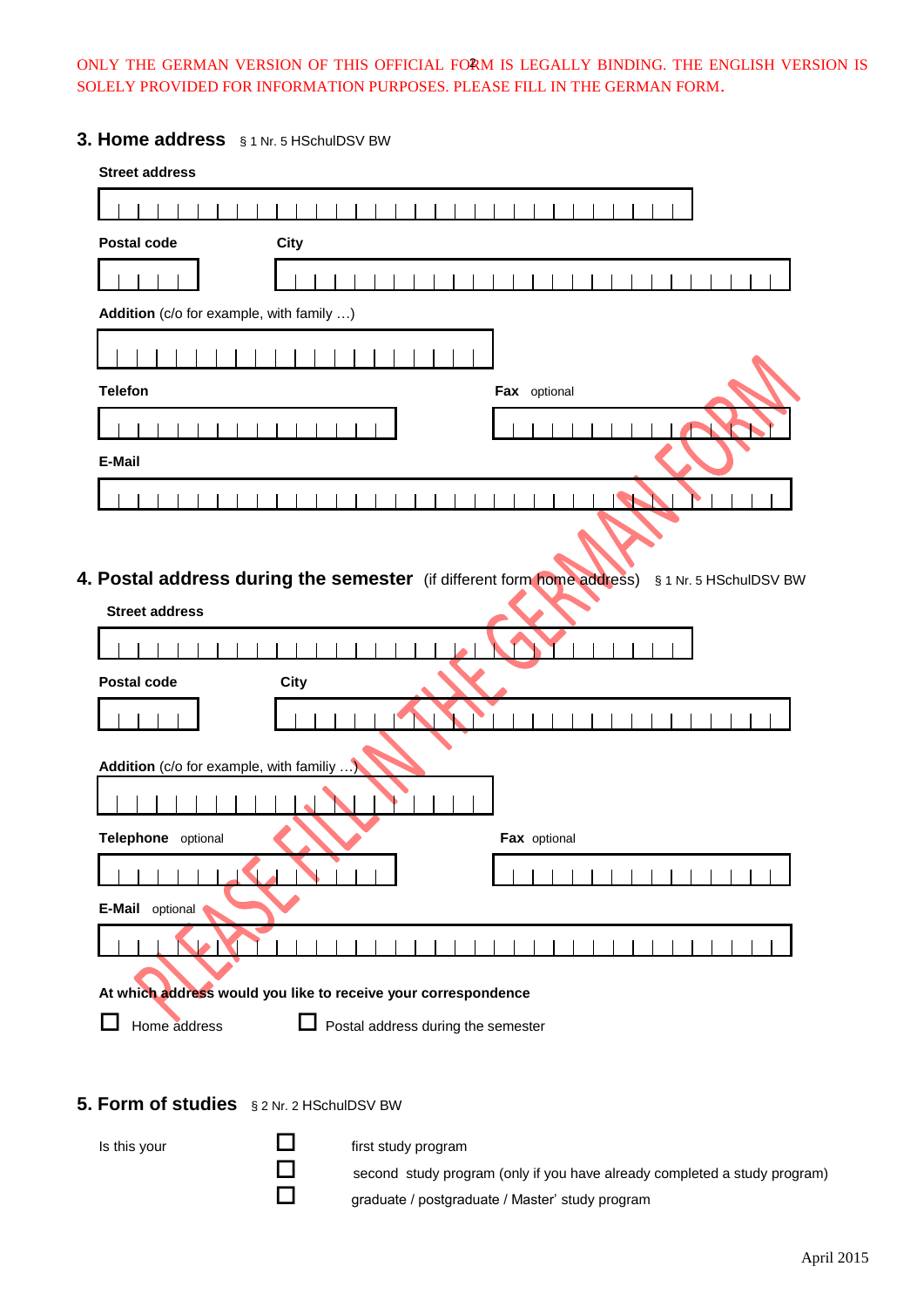## ONLY THE GERMAN VERSION OF THIS OFFICIAL FORM IS LEGALLY BINDING. THE ENGLISH VERSION IS 3 SOLELY PROVIDED FOR INFORMATION PURPOSES. PLEASE FILL IN THE GERMAN FORM.

## **6. Department and degree program** § 1 Nr. 8 u. § 2 Nr. 3 HSchulDSV BW

For which department and for which degree program are you registering?

| Department of Chemistry                                            |  | Department of Engineering and Surface Technology                                                       |
|--------------------------------------------------------------------|--|--------------------------------------------------------------------------------------------------------|
| <b>Bachelor Chemistry</b>                                          |  | <b>Bachelor Plastics Engineering</b>                                                                   |
| Master Analytics und                                               |  | <b>Bachelor Mechanical Engineering</b>                                                                 |
| <b>Bioanalytics Chemistry</b>                                      |  | Bachelor Mechanical Engineering/                                                                       |
| Department of Optics and Mechatronics                              |  | <b>Production and Management</b>                                                                       |
| <b>Bachelor Optometry</b>                                          |  | Bachelor Mechanical Engineering/<br><b>Business and Management</b>                                     |
| Bachelor Optometry and Audiology                                   |  | Bachelor Product Development and Simulation                                                            |
| <b>Bachelor Technical Teacher Education</b>                        |  | Bachelor Surface Technology/New Materials                                                              |
| <b>Bachelor Mechatronics</b>                                       |  | Bachelor Surface Technology/New Materials                                                              |
| <b>Bachelor Mechatronics</b><br>Area of study Technical Editing    |  | Area of study International Sales Management<br>and Technology                                         |
| Bachelor Optoelectronics/Laser Technology                          |  | <b>Bachelor Surface Technology/New Materials</b><br>Area of study Materialographie/New Materials       |
| <b>Master Photonics</b>                                            |  |                                                                                                        |
| Master Vision Science and Business                                 |  | <b>Bachelor Surface Technology/New Materials</b><br>Area of study Mechanical Engineering/New Materials |
| Master Ophthalmic Optics and Opto-Psychophysics                    |  | Master Polymer Technology                                                                              |
| Master Mechatronics Systems Engineering                            |  | Master Product Development and Simulation                                                              |
| Department of Business and Economics                               |  | Master Advanced Materials and Manufacturing                                                            |
| <b>Bachelor Business Studies</b>                                   |  | Master Leadership in Industrial Sales and Technology                                                   |
| <b>Bachelor International Business Studies</b>                     |  | Master Ligth Weight Engineering                                                                        |
| <b>Bachelor Industrial Engineering</b>                             |  | Master Technology Management                                                                           |
| Bachelor Health Management                                         |  | Department of Electronics and Information Technology                                                   |
| <b>Bachelor Information Systems</b>                                |  | <b>Bachelor Electronics /Information Technology</b>                                                    |
| Master Management                                                  |  | Bachelor Electronics / Renewable Energy                                                                |
| Area of study Health Management<br><b>Master Management</b>        |  | <b>Bachelor Informatics</b>                                                                            |
| Area of study International Marketing and Sales                    |  | Area of study Media Computer Science                                                                   |
| Master Management                                                  |  | <b>Bachelor Informatics</b><br>Area of study Software Engineering                                      |
| Area of study Small and Medium<br>sized enterprise management      |  | <b>Bachelor Informatics</b><br>Area of study IT-Security                                               |
| Master Industrial Management                                       |  | Master Computer Controlled Systems                                                                     |
| Master Applied Management Science                                  |  |                                                                                                        |
| Master Information Systems Consecutive                             |  |                                                                                                        |
| Master Information Systems Further Education                       |  |                                                                                                        |
| FILL IN QUESTIONS 7 - 13 ONLY IF YOU WERE ENROLLED IN A UNIVERSITY |  |                                                                                                        |

**(ALSO: AALEN UNIVERSITY)** 

# **7. First enrolment at a German institution of higher education** § 2 Nr. 2 HSchulDSV BW

Where and when were you enrolled in a German institution of higher education (Universität, Fachhochschule, Päd. Hochschule, Technische Hochschule, Ingenieur- oder Höhere Fachhochschule, Akademie)? Ē

| Summer semester     | Year |  |
|---------------------|------|--|
| Name of institution |      |  |
|                     |      |  |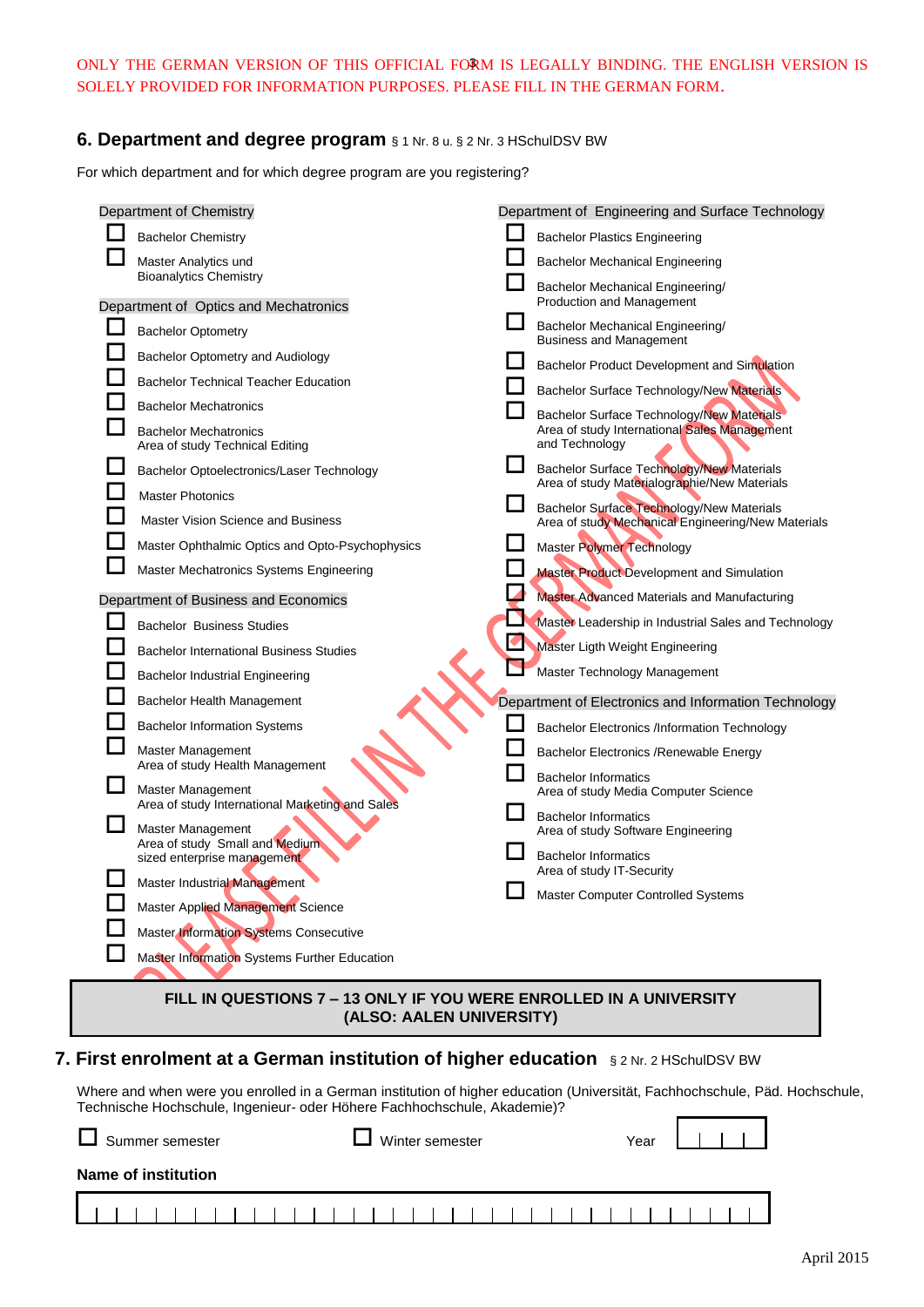## ONLY THE GERMAN VERSION OF THIS OFFICIAL FORM IS LEGALLY BINDING. THE ENGLISH VERSION IS 4 SOLELY PROVIDED FOR INFORMATION PURPOSES. PLEASE FILL IN THE GERMAN FORM.

# **8. First enrolment at Aalen University** § 1 Nr. 10 HSchulDSV BW

When were you first enroled at Aalen University? (Do not answer this question if you have not attended Aalen University before this enrolment)

Summer semester Winter semester

# **9. Semesters at a German institution of higher education § 2 Nr. 2 HSchulDSV BW**

Total number of semesters you attended a **German** institution of higher education in the past (including former practical semesters and any semesters you were on leave, but exclude semesters spent at a preparatory college (*Studienkolleg)*, preliminary courses, and practical semesters waived on the basis of vocational training.

| Semesters on leave:                                                                                                                            |                                                  |
|------------------------------------------------------------------------------------------------------------------------------------------------|--------------------------------------------------|
| <b>Practical semesters:</b>                                                                                                                    |                                                  |
| Number of semesters at a preparatory college (Studienkolleg):<br>(only for students who had to take an entrance examination before enrollment) |                                                  |
| Interruptions:<br>(when you were not enrolled for one or more semesters during one course of study)                                            |                                                  |
| Number of semesters in the former DDR or Berlin (East)                                                                                         |                                                  |
| On campus studies<br>Type of studies in the former DDR:                                                                                        | Long distance studies                            |
| 10. Were you enroled in an institution of higher education last semester?<br>§ 2 Nr.4 HSchulDSV BW                                             |                                                  |
| Aalen University<br>institution of higher education in Germany                                                                                 | institution of higher education abroad           |
| Name and location (country) of the institution                                                                                                 |                                                  |
|                                                                                                                                                |                                                  |
| Degree awarded<br>(Bachelor FH, Bachelor Uni etc.)                                                                                             |                                                  |
| 1. Major                                                                                                                                       |                                                  |
| 2. Second major                                                                                                                                |                                                  |
| 3. Third major                                                                                                                                 |                                                  |
|                                                                                                                                                |                                                  |
| Type of studies                                                                                                                                |                                                  |
| First course of studies/degree program                                                                                                         | Doctoral studies                                 |
| Second course of studies/degree program                                                                                                        | Continuing education studies                     |
| Postgraduate studies<br><b>Additional studies</b>                                                                                              | Continued studies to improve grade point avarage |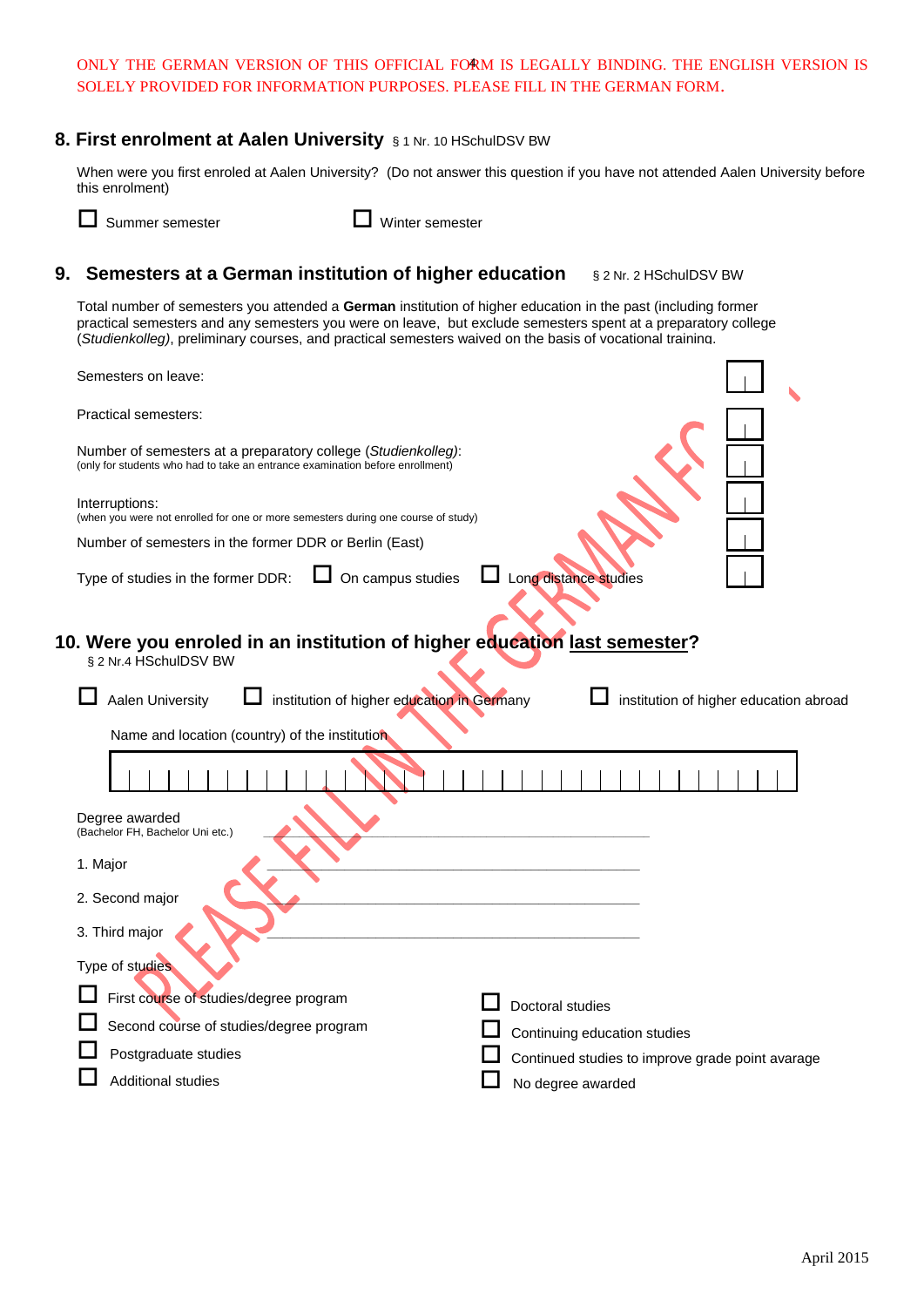ONLY THE GERMAN VERSION OF THIS OFFICIAL FORM IS LEGALLY BINDING. THE ENGLISH VERSION IS 5 SOLELY PROVIDED FOR INFORMATION PURPOSES. PLEASE FILL IN THE GERMAN FORM.

# **11. Have you taken any final examinations at another institution of higher education prior**

**to this semester?** (include foreign exams, if recognized in Germany) § 2 Nr. 5 HSchulDSV BW

| <b>Last/latest examination</b>                                                                                                                                                                                                                  |                                                                                                                  |
|-------------------------------------------------------------------------------------------------------------------------------------------------------------------------------------------------------------------------------------------------|------------------------------------------------------------------------------------------------------------------|
| Type of degree<br>(Bachelor FH, Bachelor Uni etc.)                                                                                                                                                                                              |                                                                                                                  |
| Type of studies                                                                                                                                                                                                                                 |                                                                                                                  |
| First course of studies/degree program                                                                                                                                                                                                          | Doctoral studies                                                                                                 |
| Second course of studies/degree program                                                                                                                                                                                                         | Continuing education studies                                                                                     |
| Postgraduate studies                                                                                                                                                                                                                            | Continued studies to improve grade point avarage                                                                 |
| <b>Additional studies</b>                                                                                                                                                                                                                       | No degree awarded                                                                                                |
| 1. Major                                                                                                                                                                                                                                        |                                                                                                                  |
| 2. Second major                                                                                                                                                                                                                                 |                                                                                                                  |
| 3. Third major                                                                                                                                                                                                                                  |                                                                                                                  |
| Date of final exam (Date the final result was officially determined by the examination commettee, etc)<br>Month<br>Year<br>Day<br>If applicable: examination before last<br>Answer this question only if you have taken two final examinations. | Overall grade (include two places after the comma, ex. 230 for 2,30)                                             |
| Type of degree<br>(Bachelor FH, Bachelor Uni etc.)                                                                                                                                                                                              |                                                                                                                  |
| Type of studies                                                                                                                                                                                                                                 |                                                                                                                  |
| First course of studies/degree program                                                                                                                                                                                                          | Doctoral studies<br>Doctoral studies                                                                             |
| Second course of studies/degree program                                                                                                                                                                                                         | Continuing education studies<br>Continuing education studies<br>Continued studies to improve grade point avarage |
| Postgraduate studies                                                                                                                                                                                                                            | Continued studies to improve grade point avarage<br>No degree awarded                                            |
| <b>Additional studies</b>                                                                                                                                                                                                                       | no degree awarded                                                                                                |
| 1. Major                                                                                                                                                                                                                                        |                                                                                                                  |
| 2. Second major                                                                                                                                                                                                                                 |                                                                                                                  |
| 3. Third major                                                                                                                                                                                                                                  |                                                                                                                  |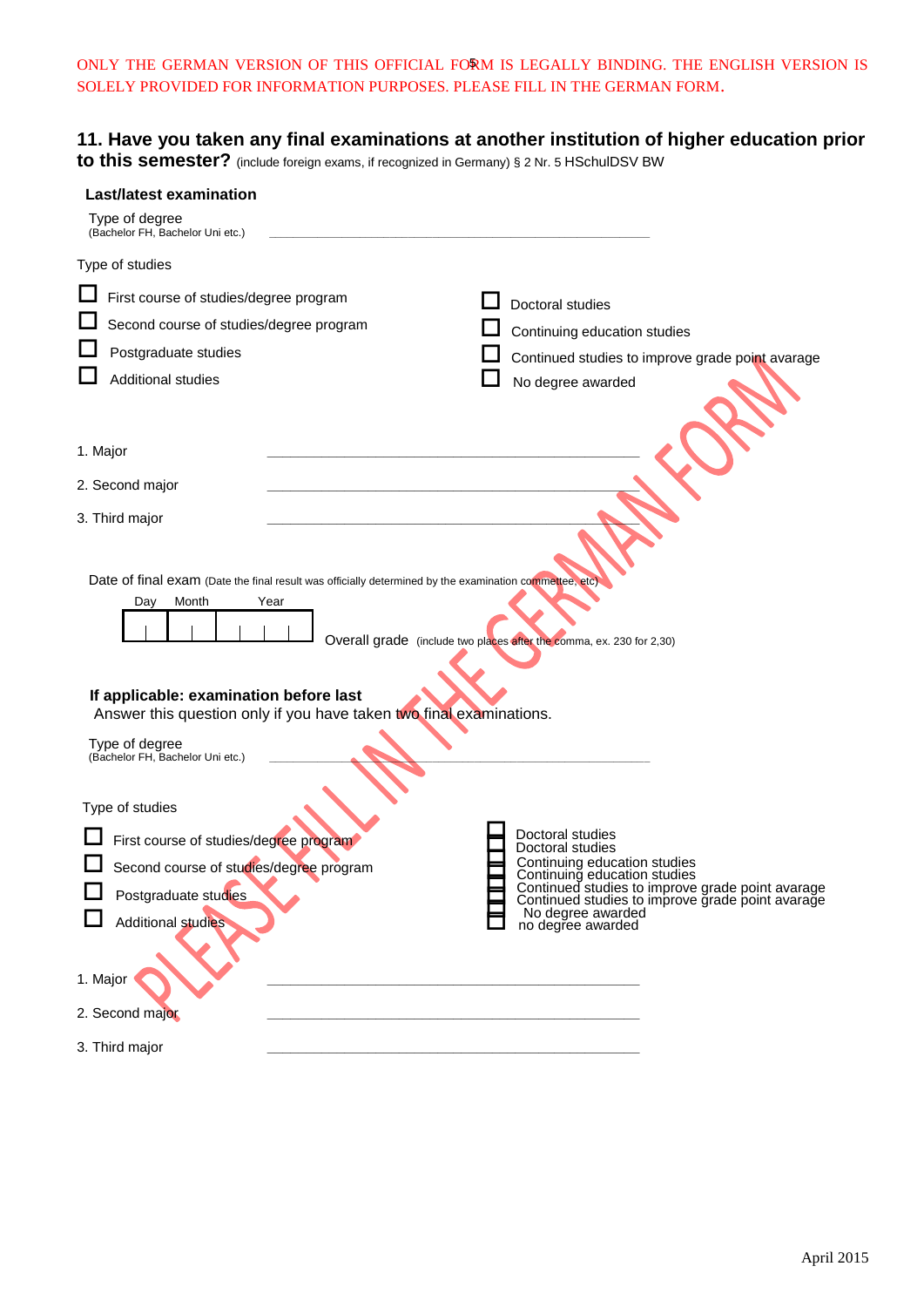### ONLY THE GERMAN VERSION OF THIS OFFICIAL FORM IS LEGALLY BINDING. THE ENGLISH VERSION IS 6 SOLELY PROVIDED FOR INFORMATION PURPOSES. PLEASE FILL IN THE GERMAN FORM.

# **12. Other institution of higher education** § 2 Nr. 4 HSchulDSV BW  **Are you concurrently enroled in another institution of higher education?**

| Degree you are seeking<br>(Bachelor FH, Bachelor Uni etc.)<br>Type of studies<br>Doctoral studies<br>First course of studies/degree program<br>Doctoral studies<br>Continuing education studies<br>Continuing education studies<br>Continued studies to improve grade point avarage<br>Continued studies to improve grade point avarage<br>Second course of studies/degree program<br>Postgraduate studies<br>No degree awarded<br>no degree awarded<br><b>Additional studies</b><br>1. Major<br>2. Second major<br>3. Third major<br>13. Studies abroad § 2 Nr. 4 HSchulDSV BW<br>Have you been enroled at an institution of higher education abroad prior to this date?<br>Only if this course of studies is relevant to the current course of studies in Germany.<br>duration (in months)<br>1. Country<br>duration (in months)<br>2. Country<br>14. BAföG § 2 Nr. 4 HSchulDSV BW, § 18 b u. § 48 BAföG<br>If you wish to apply for BAföG or are already a recipient of BAföG and the commencing course of studies is not<br>your first one.<br>Major course of studies when first enrolled at a German institution of higher education<br>.<br>When were you first enrolled with the current major course of studies?<br>Summer semester<br>Winter semester<br>15. Vocational/professional activity prior to study \$1 Nr. 12 HSchulDSV BW<br>ja<br>Have you finished vocational training <b>after</b> acquisition of your higher education entrance qualification<br>Have you done an internship related to your chosen course of studies after acquisition of your<br>higher education entrance qualification?<br>After acquisition of your higher education entrance qualification have you been engaged in other<br>practical professional activities?<br>Overall duration (number of months) of the practical professional activity<br>Duration of activity related to the current major course of studies (number of months) | Name and location (country) of the institution | <u>concarrently</u> employment another motitution or ingriter cuttoation : |  |  |      |
|----------------------------------------------------------------------------------------------------------------------------------------------------------------------------------------------------------------------------------------------------------------------------------------------------------------------------------------------------------------------------------------------------------------------------------------------------------------------------------------------------------------------------------------------------------------------------------------------------------------------------------------------------------------------------------------------------------------------------------------------------------------------------------------------------------------------------------------------------------------------------------------------------------------------------------------------------------------------------------------------------------------------------------------------------------------------------------------------------------------------------------------------------------------------------------------------------------------------------------------------------------------------------------------------------------------------------------------------------------------------------------------------------------------------------------------------------------------------------------------------------------------------------------------------------------------------------------------------------------------------------------------------------------------------------------------------------------------------------------------------------------------------------------------------------------------------------------------------------------------------------------------------------------------------------------------|------------------------------------------------|----------------------------------------------------------------------------|--|--|------|
|                                                                                                                                                                                                                                                                                                                                                                                                                                                                                                                                                                                                                                                                                                                                                                                                                                                                                                                                                                                                                                                                                                                                                                                                                                                                                                                                                                                                                                                                                                                                                                                                                                                                                                                                                                                                                                                                                                                                        |                                                |                                                                            |  |  |      |
|                                                                                                                                                                                                                                                                                                                                                                                                                                                                                                                                                                                                                                                                                                                                                                                                                                                                                                                                                                                                                                                                                                                                                                                                                                                                                                                                                                                                                                                                                                                                                                                                                                                                                                                                                                                                                                                                                                                                        |                                                |                                                                            |  |  |      |
|                                                                                                                                                                                                                                                                                                                                                                                                                                                                                                                                                                                                                                                                                                                                                                                                                                                                                                                                                                                                                                                                                                                                                                                                                                                                                                                                                                                                                                                                                                                                                                                                                                                                                                                                                                                                                                                                                                                                        |                                                |                                                                            |  |  |      |
|                                                                                                                                                                                                                                                                                                                                                                                                                                                                                                                                                                                                                                                                                                                                                                                                                                                                                                                                                                                                                                                                                                                                                                                                                                                                                                                                                                                                                                                                                                                                                                                                                                                                                                                                                                                                                                                                                                                                        |                                                |                                                                            |  |  |      |
|                                                                                                                                                                                                                                                                                                                                                                                                                                                                                                                                                                                                                                                                                                                                                                                                                                                                                                                                                                                                                                                                                                                                                                                                                                                                                                                                                                                                                                                                                                                                                                                                                                                                                                                                                                                                                                                                                                                                        |                                                |                                                                            |  |  |      |
|                                                                                                                                                                                                                                                                                                                                                                                                                                                                                                                                                                                                                                                                                                                                                                                                                                                                                                                                                                                                                                                                                                                                                                                                                                                                                                                                                                                                                                                                                                                                                                                                                                                                                                                                                                                                                                                                                                                                        |                                                |                                                                            |  |  |      |
|                                                                                                                                                                                                                                                                                                                                                                                                                                                                                                                                                                                                                                                                                                                                                                                                                                                                                                                                                                                                                                                                                                                                                                                                                                                                                                                                                                                                                                                                                                                                                                                                                                                                                                                                                                                                                                                                                                                                        |                                                |                                                                            |  |  |      |
|                                                                                                                                                                                                                                                                                                                                                                                                                                                                                                                                                                                                                                                                                                                                                                                                                                                                                                                                                                                                                                                                                                                                                                                                                                                                                                                                                                                                                                                                                                                                                                                                                                                                                                                                                                                                                                                                                                                                        |                                                |                                                                            |  |  |      |
|                                                                                                                                                                                                                                                                                                                                                                                                                                                                                                                                                                                                                                                                                                                                                                                                                                                                                                                                                                                                                                                                                                                                                                                                                                                                                                                                                                                                                                                                                                                                                                                                                                                                                                                                                                                                                                                                                                                                        |                                                |                                                                            |  |  |      |
|                                                                                                                                                                                                                                                                                                                                                                                                                                                                                                                                                                                                                                                                                                                                                                                                                                                                                                                                                                                                                                                                                                                                                                                                                                                                                                                                                                                                                                                                                                                                                                                                                                                                                                                                                                                                                                                                                                                                        |                                                |                                                                            |  |  |      |
|                                                                                                                                                                                                                                                                                                                                                                                                                                                                                                                                                                                                                                                                                                                                                                                                                                                                                                                                                                                                                                                                                                                                                                                                                                                                                                                                                                                                                                                                                                                                                                                                                                                                                                                                                                                                                                                                                                                                        |                                                |                                                                            |  |  |      |
|                                                                                                                                                                                                                                                                                                                                                                                                                                                                                                                                                                                                                                                                                                                                                                                                                                                                                                                                                                                                                                                                                                                                                                                                                                                                                                                                                                                                                                                                                                                                                                                                                                                                                                                                                                                                                                                                                                                                        |                                                |                                                                            |  |  |      |
|                                                                                                                                                                                                                                                                                                                                                                                                                                                                                                                                                                                                                                                                                                                                                                                                                                                                                                                                                                                                                                                                                                                                                                                                                                                                                                                                                                                                                                                                                                                                                                                                                                                                                                                                                                                                                                                                                                                                        |                                                |                                                                            |  |  |      |
|                                                                                                                                                                                                                                                                                                                                                                                                                                                                                                                                                                                                                                                                                                                                                                                                                                                                                                                                                                                                                                                                                                                                                                                                                                                                                                                                                                                                                                                                                                                                                                                                                                                                                                                                                                                                                                                                                                                                        |                                                |                                                                            |  |  |      |
|                                                                                                                                                                                                                                                                                                                                                                                                                                                                                                                                                                                                                                                                                                                                                                                                                                                                                                                                                                                                                                                                                                                                                                                                                                                                                                                                                                                                                                                                                                                                                                                                                                                                                                                                                                                                                                                                                                                                        |                                                |                                                                            |  |  |      |
|                                                                                                                                                                                                                                                                                                                                                                                                                                                                                                                                                                                                                                                                                                                                                                                                                                                                                                                                                                                                                                                                                                                                                                                                                                                                                                                                                                                                                                                                                                                                                                                                                                                                                                                                                                                                                                                                                                                                        |                                                |                                                                            |  |  |      |
|                                                                                                                                                                                                                                                                                                                                                                                                                                                                                                                                                                                                                                                                                                                                                                                                                                                                                                                                                                                                                                                                                                                                                                                                                                                                                                                                                                                                                                                                                                                                                                                                                                                                                                                                                                                                                                                                                                                                        |                                                |                                                                            |  |  |      |
|                                                                                                                                                                                                                                                                                                                                                                                                                                                                                                                                                                                                                                                                                                                                                                                                                                                                                                                                                                                                                                                                                                                                                                                                                                                                                                                                                                                                                                                                                                                                                                                                                                                                                                                                                                                                                                                                                                                                        |                                                |                                                                            |  |  |      |
|                                                                                                                                                                                                                                                                                                                                                                                                                                                                                                                                                                                                                                                                                                                                                                                                                                                                                                                                                                                                                                                                                                                                                                                                                                                                                                                                                                                                                                                                                                                                                                                                                                                                                                                                                                                                                                                                                                                                        |                                                |                                                                            |  |  |      |
|                                                                                                                                                                                                                                                                                                                                                                                                                                                                                                                                                                                                                                                                                                                                                                                                                                                                                                                                                                                                                                                                                                                                                                                                                                                                                                                                                                                                                                                                                                                                                                                                                                                                                                                                                                                                                                                                                                                                        |                                                |                                                                            |  |  |      |
|                                                                                                                                                                                                                                                                                                                                                                                                                                                                                                                                                                                                                                                                                                                                                                                                                                                                                                                                                                                                                                                                                                                                                                                                                                                                                                                                                                                                                                                                                                                                                                                                                                                                                                                                                                                                                                                                                                                                        |                                                |                                                                            |  |  | nein |
|                                                                                                                                                                                                                                                                                                                                                                                                                                                                                                                                                                                                                                                                                                                                                                                                                                                                                                                                                                                                                                                                                                                                                                                                                                                                                                                                                                                                                                                                                                                                                                                                                                                                                                                                                                                                                                                                                                                                        |                                                |                                                                            |  |  |      |
|                                                                                                                                                                                                                                                                                                                                                                                                                                                                                                                                                                                                                                                                                                                                                                                                                                                                                                                                                                                                                                                                                                                                                                                                                                                                                                                                                                                                                                                                                                                                                                                                                                                                                                                                                                                                                                                                                                                                        |                                                |                                                                            |  |  |      |
|                                                                                                                                                                                                                                                                                                                                                                                                                                                                                                                                                                                                                                                                                                                                                                                                                                                                                                                                                                                                                                                                                                                                                                                                                                                                                                                                                                                                                                                                                                                                                                                                                                                                                                                                                                                                                                                                                                                                        |                                                |                                                                            |  |  |      |
|                                                                                                                                                                                                                                                                                                                                                                                                                                                                                                                                                                                                                                                                                                                                                                                                                                                                                                                                                                                                                                                                                                                                                                                                                                                                                                                                                                                                                                                                                                                                                                                                                                                                                                                                                                                                                                                                                                                                        |                                                |                                                                            |  |  |      |
|                                                                                                                                                                                                                                                                                                                                                                                                                                                                                                                                                                                                                                                                                                                                                                                                                                                                                                                                                                                                                                                                                                                                                                                                                                                                                                                                                                                                                                                                                                                                                                                                                                                                                                                                                                                                                                                                                                                                        |                                                |                                                                            |  |  |      |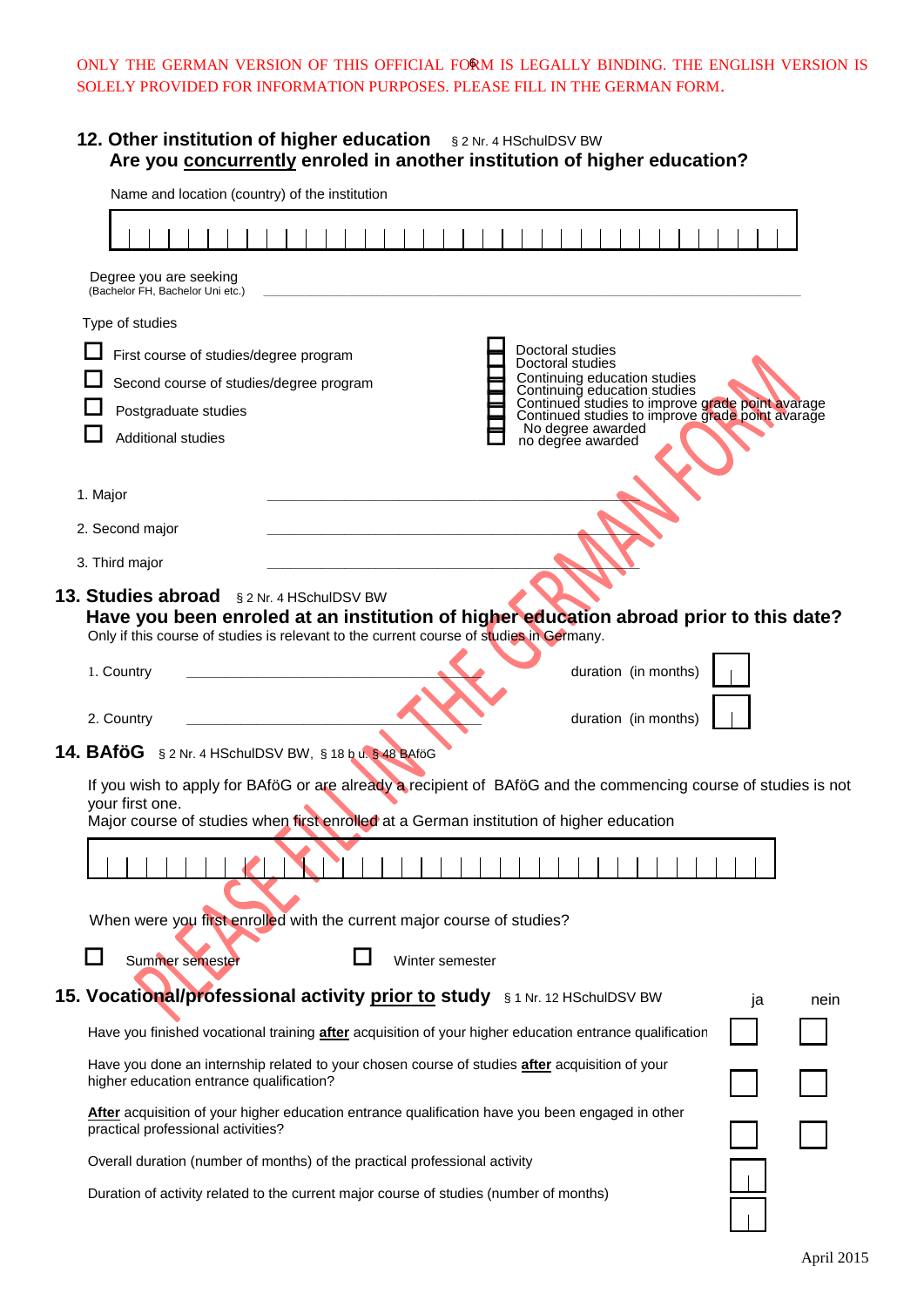ONLY THE GERMAN VERSION OF THIS OFFICIAL FORM IS LEGALLY BINDING. THE ENGLISH VERSION IS 7 SOLELY PROVIDED FOR INFORMATION PURPOSES. PLEASE FILL IN THE GERMAN FORM.

# **Statement and Acknowledgement**

### **I certify,**

 that my statements are true and complete. I understand, that falsified information may lead to cancellation of enrolment. § 60 LHG

### **I hereby declare,**

- dass ich in dem Studiengang, für den ich die Einschreibung beantrage, noch keine (Teil-)Prüfung/Modul endgültig nicht bestanden oder aus anderen Gründen den Prüfungsanspruch nicht verloren habe. § 60 Abs. 2 Nr. 2 LHG
- dass ich nicht zur Ableistung des Wehr- bzw. Ersatzdienstes einberufen bin und mir ein solcher Bescheid bisher nicht zugegangen ist. § 60 Abs. 5 Nr. 3 LHG
- dass ich in keinem Dienst-, Arbeits- oder Ausbildungsverhältnis stehe. (Die Tätigkeit als studentische oder wissenschaftliche Hilfskraft sowie als Tutor an der Hochschule gilt nicht als Arbeitsverhältnis im Sinne dieser Erklärung.) Soweit ich in einem Dienst-, Arbeits- oder Ausbildungsverhältnis stehe, füge ich geeignete Unterlagen bei, aus denen hervorgeht, dass ich hinreichend Zeit für das Studium, insbesondere zum regelmäßigen Besuch der Lehrveranstaltungen, habe (z. B. Bescheinigung des Arbeitgebers über den Umfang der Tätigkeit). § 60 Abs. 2 Nr. 4 LHG
- dass ich nicht wegen einer vorsätzlich begangenen Straftat zu einer Freiheitsstrafe von mindestens einem Jahr rechtskräftig verurteilt worden bin. § 60 Abs. 5 Nr. 5 LHG
- dass ich keine Freiheitsstrafe zu verbüßen habe. § 60 Abs. 6 Nr. 2 LHG
- dass ich an keiner Krankheit leide, durch die ich die Gesundheit der anderen Studierenden ernstlich gefährde oder den ordnungsgemäßen Studienbetrieb zu beeinträchtigen drohe. § 60 Abs. 6 Nr. 1 LHG

**\_\_\_\_\_\_\_\_\_\_\_\_\_\_\_\_\_ \_\_\_\_\_\_\_\_\_\_\_\_\_\_\_\_\_\_\_\_\_\_\_\_\_\_\_\_\_\_\_\_\_\_\_\_\_\_\_\_\_\_\_\_\_\_\_\_\_\_\_\_\_\_\_\_\_\_\_\_\_\_**

**Datum Unterschrift**

#### **Rechtsgrundlagen:**

Die einzelnen Daten werden auf die bei jeder Frage angegebene Rechtsgrundlage erhoben, gespeichert, verarbeitet und - bei Vorliegen der entsprechenden rechtlichen Voraussetzungen - weitergegeben. Die verschiedenen Erklärungen werden aufgrund der folgenden Vorschriften gefordert:

- Verordnung des Wissenschaftsministeriums zur Erhebung und Verarbeitung personenbezogener Daten der Studienbewerber, Studierenden und Prüfungskandidaten für Verwaltungszwecke der Hochschulen (Hochschul-Datenschutzverordnung - HSchulDSV BW) in der Fassung vom 28. August 1992, (GBI. S. 667).
- Landeshochschulgesetz (LHG) in der Fassung vom 1. Januar 2005 (GBI. S. 1).
- Daten, über die die Hochschule nach dem Gesetz über die Statistik für das Hochschulwesen in der Fassung vom 2. November 1990 (Hochschulstatistikgesetz – HStatG) (BGBl. IS. 2414) auskunftspflichtig ist, werden ohne Nennung des vollständigen Namens und der Anschrift an das Statistische Landesamt BW übermittelt.
- Darüber hinaus können freiwillige Angaben gemacht werden, die die Arbeit der Hochschulverwaltung erleichtern (z. B. bei Rückfragen schnellere Erreichbarkeit).
- Bundesausbildungsförderungsgesetz (BAföG) in der Fassung der Bekanntmachung vom 6. Juni 1983 (BGBl. IS. 645),

### **Bei minderjährigen Studienanfängern bitte beachten:**

"Wir sind damit einverstanden, das \_\_\_\_\_\_\_\_\_\_\_\_\_\_\_\_\_\_\_\_\_\_\_\_\_\_\_\_\_\_\_\_\_\_\_(bitte Namen eintragen) sich für den Studiengang \_\_\_\_\_\_\_\_\_\_\_\_\_\_\_\_\_\_\_\_\_\_\_\_\_\_\_\_\_\_\_\_\_\_\_\_\_\_\_\_\_ an der Hochschule Aalen immatrikuliert, alle Rechte

und Pflichten als Mitglied der Hochschule wahrnimmt und alle Rechtsgeschäfte und rechtsgeschäftlichen Handlungen, die mit der Aufnahme und dem Verlauf des Studiums in Verbindung stehen, eigenverantwortlich vornimmt."

 $\overline{\phantom{a}}$  , and the contribution of the contribution of the contribution of the contribution of the contribution of the contribution of the contribution of the contribution of the contribution of the contribution of the